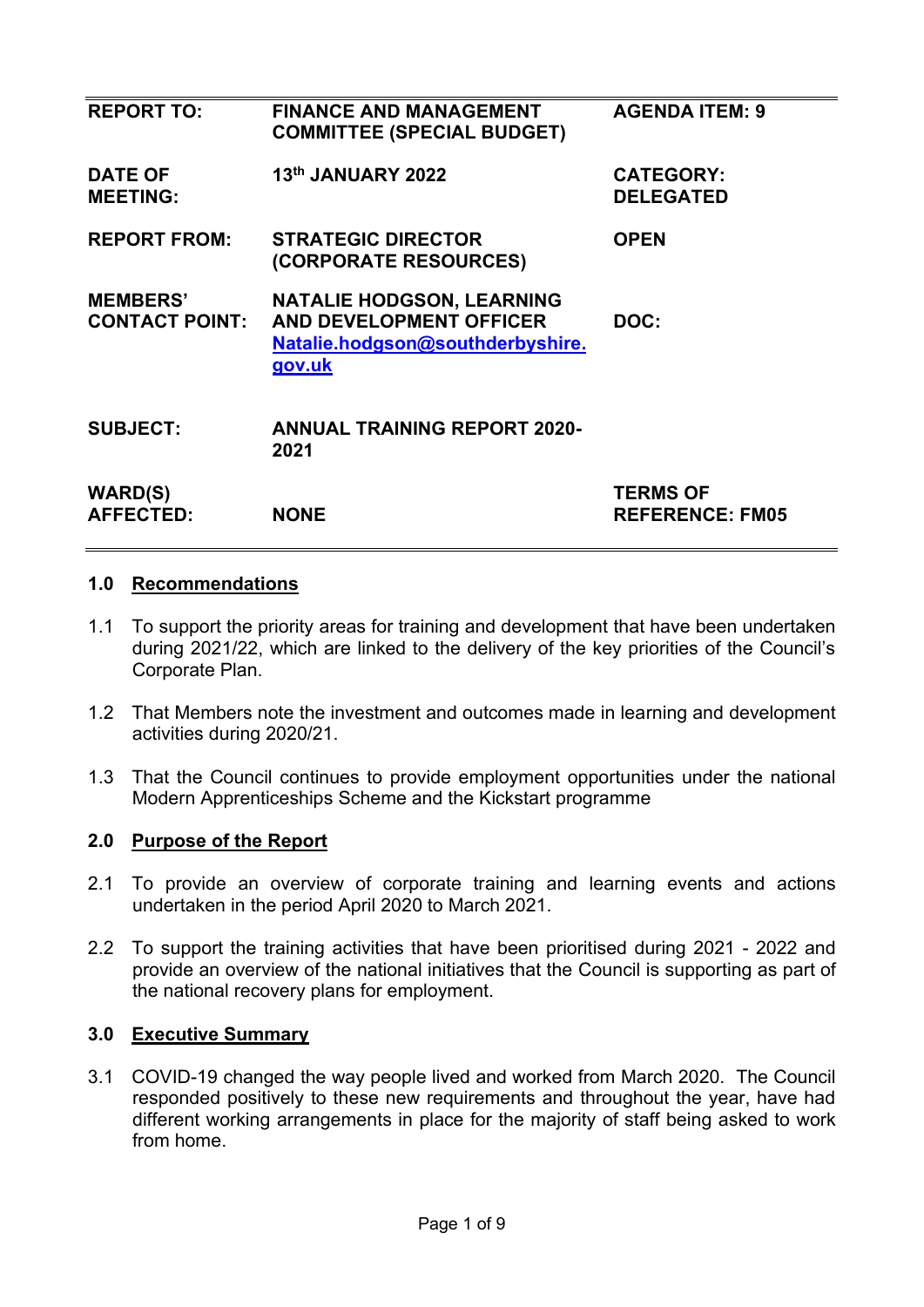- 3.2 Along with other services, this meant that a fundamental change had to be made to the way that training and development activities have been provided. During the first quarter of the year, this restricted the activities that have been provided, coupled with a new Learning and Development Officer not starting in post until the end of April 2020. However, whilst this presented challenges in the way learning activities could be provided going forward, it also accelerated the opportunity to progress different interventions that utilised technology and eLearning solutions.
- 3.3 From June 2020, a focus has been given to the provision of internal mandatory training activities alongside external personal development events (mainly delivered remotely) and investment in upskilling employees through the post entry training scheme that enables the attainment of formal qualifications.
- 3.4 The Council has also had to refresh its approach to the provision of Modern Apprenticeships placements and then early in 2021, to support a regional approach to the new Government Kickstart programme.
- 3.5 The Council is now considering future service delivery and employment models to continue to build on the lessons learned and changes that have been made in response to COVID-19. This will demand the provision of learning and development activities to support this change programme whilst continuing to ensure compliance with the internal training requirements of the current and future workforce.

## **4.0 Detail**

### **Training provision**

- 4.1 During April 2020 to April 2021:
	- 194 separate training events were provided
	- 177 events were internal and 17 were external courses
	- 1288 attendances were recorded
	- This totalled approximately 3.83 days of training per employee based on the average number of employees – this is the highest figure since the 2013-2014 report.

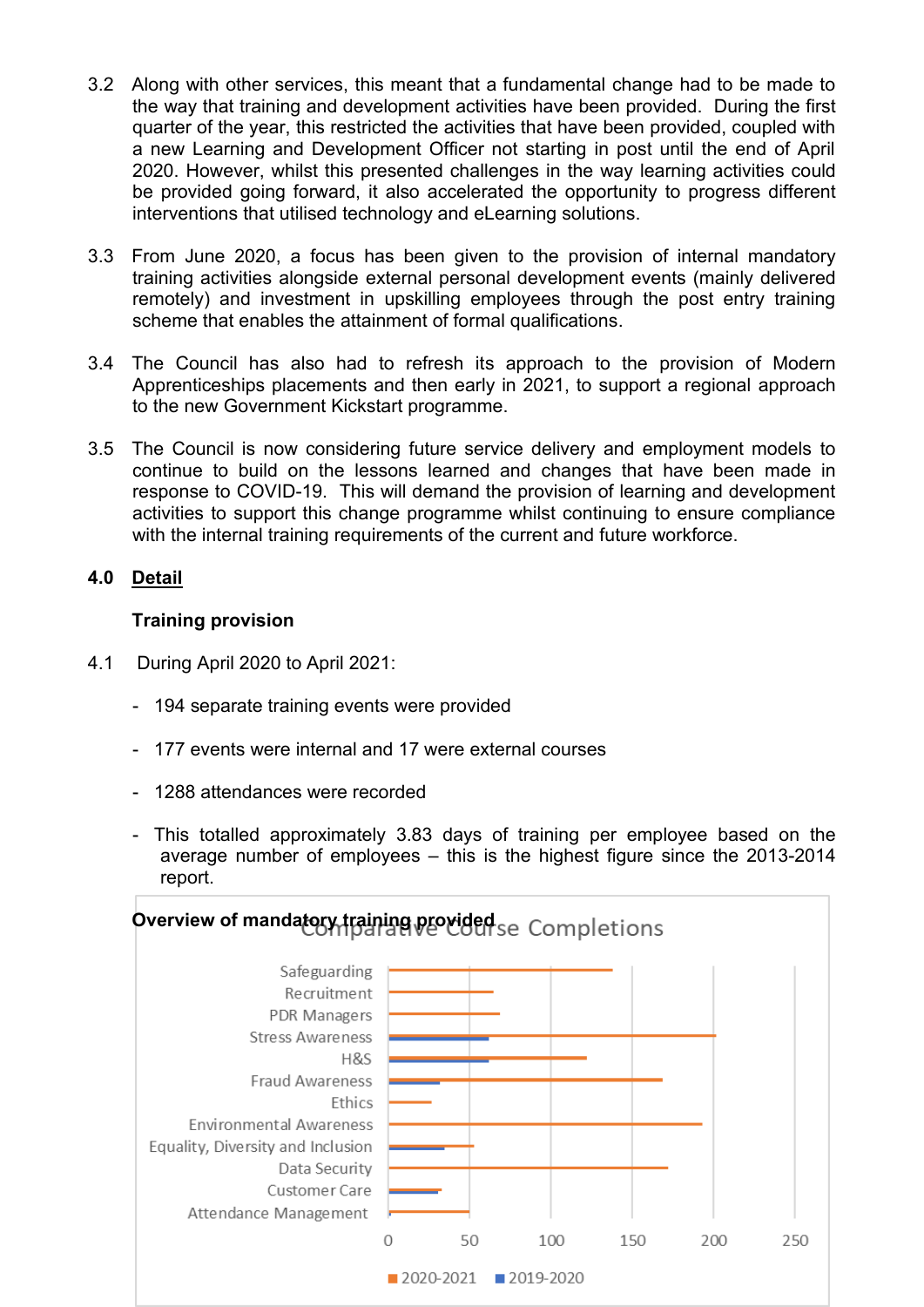- 4.2 COVID-19 and the subsequent requirement for the majority of employees to work from home has required learning and development activities to be provided in a different way by utilising new technologies and solutions to ensure the continuation of support for employees. Learning and development activities have, as a consequence, been delivered flexibly to meet the different needs of the workforce and courses and their content have been adapted to better reflect the 'virtual' classroom that has had to be used as the primary tool for training.
- 4.3 The Learning and Development Officer has worked closely with colleagues across the Council, to not only ensure that training needs have been met but also to increase the level of resources that are available to the workforce.
- 4.4 A key investment made by the Council during the year was the procurement of an eLearning system to support a blended learning approach. This not only provided the Council with additional learning resources it has also presented the workforce with a range of course and activities that can be accessed at any time to support their personal and professional development as well as their health and wellbeing.
- 4.5 The procurement exercise was completed on 1 March 2021, and the Council contracted Progress International Ltd to provide a Learning Management System (LMS) for all employees. The system provides short impactful learning solutions to fit around the requirements of the working day and provide an immediate solution to learning needs as they arise. The system was launched on 6 April 2021 and, as such, reports on data usage are unavailable for this report but will be included in the 2021-2022 report.
- 4.6 As noted in the chart above (section 4.1), 12 different mandatory training courses have been provided ranging from health and safety awareness to attendance management. A priority has been given to stress awareness to support employees working differently or remotely and this has also been supplemented by additional sessions focused on improving an employee's mental health and wellbeing.

## **Evaluation of training**

- 4.7 The Council requests feedback from delegates after each training activity. This provides vital information on how courses and their delivery can be improved and enhanced. This was of particular importance during 2020/21 as the majority of training completed was delivered virtually.
- 4.8 Feedback from training has been positive. Delegates are asked to rate different elements of any course provided ranging from the delivery of the training, content used and to assess the increase in their skills before and after they attend the course. All are showing a positive trend with repeated comments on the value and appropriateness of the learning being provided.

### **Post entry training**

4.9 In addition to internal training, eight employees were undertaking post-entry training programmes throughout this period. This is an increase on the seven employees undertaking post-entry training in the previous year. This demonstrates the Council's investment in the development of the skills and knowledge of employees and supports effective workforce planning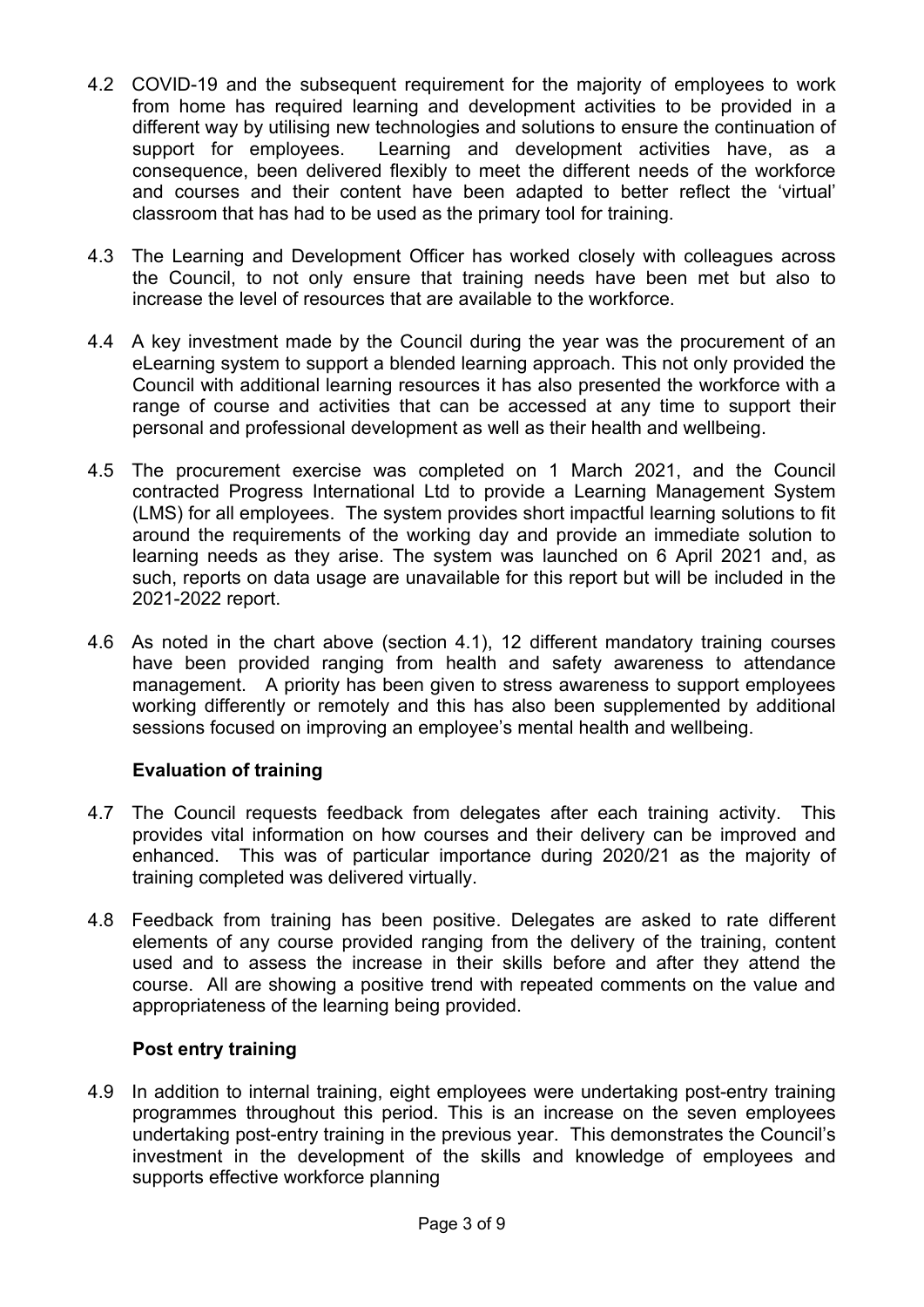## **Apprenticeships**

- 4.10 COVID-19 directly impacted on the hiring of apprentices with 1.4% of the workforce in an apprenticeship role. Steps have been taken to increase this over the coming year and these are detailed in the quarterly performance reports to Committee. It includes changes to the Performance Development Review process to identify potential internal uses of apprenticeships and using leadership and management apprenticeships to upskill the existing workforce. In addition, recruitment procedures have been adapted to encourage the consideration of apprenticeships as part of the recruitment process.
- 4.11 These measures are already having a positive impact with an increased number of apprenticeships being employed in 2021/22 and is increasing the internal use of the apprenticeship levy to support employees to gain further qualifications.

### **Training for front line workers**

- 4.12 Training has continued to be provided for front line workers in controlled and safe environments to make sure that they have access to learning and development opportunities.
- 4.13 The development of skills for the Council's front-line workers promotes continuous improvement in service delivery, as well as demonstrating the Council's commitment to the workforce and the valuable work they undertake.
- 4.14 Training is provided at different times to best meet the needs of the service and is focused on mandatory courses such as health and safety and stress awareness. This training is supplemented by health and safety toolbox talks for employees in topics such as manual handling and the safe use of equipment.
- 4.15 This has been particular important during the past year to ensure that information was shared with front line workers about the measures being taken to protect the workforce, to support different working arrangements that had to be put in place and to ensure that resources were accessible and available to support their physical and mental health and wellbeing.

### **5.0 Learning and development priorities – 2021/22**

5.1 To support the national and local response to COVID-19 and to enable the delivery of the Council's Corporate Plan the following overview provides details on the learning and development initiatives that have been and are being progressed from April 2021 – March 2022.

### **Apprenticeships**

- 5.1 To provide a formal approach to apprenticeships at the Council, recruiting managers have been provided with clear guidance as to how to approach hiring new apprentices and upskilling current employees through the apprenticeship scheme. This is to support the Council in achieving the public sector target of 2.3% of the workforce being enrolled on an apprenticeship programme.
- 5.2 Up to the end of October 2021, six apprentices have been appointed. This shows a positive trend in the uptake of apprenticeships across the Council.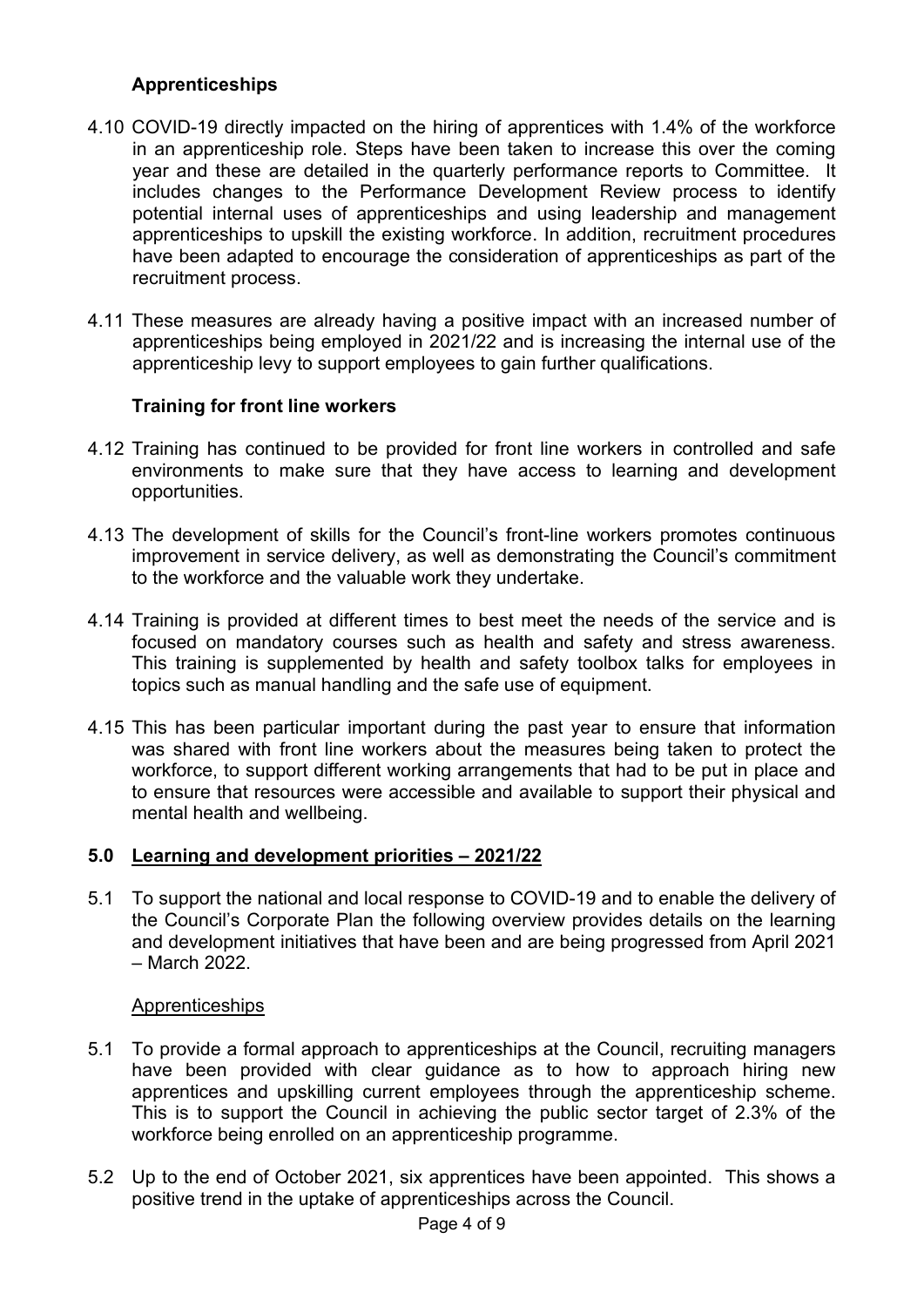### Kickstart

- 5.3 As part of the recovery plan following COVID-19, the Government announced that from September 2020 it would provide funding to create job placements for 16–24 year-olds on Universal Credit and deemed at risk of long-term unemployment. This funding included the national minimum wage for each participant for the duration of the six-month placement and a £1500 grant to cover associated costs including employability skills training for the participants.
- 5.4 The Council has joined a regional consortium co-ordinated by East Midlands Councils to provide placements and has been successful in securing two placements so far in 2021/22. One of these has been successful in securing further employment with the Council.

#### Leadership and Management Development Programme

- 5.5 To support the future service delivery and employment models work being progressed by the Council, a training programme focused on developing a range of skills and competency for managers has been developed. This will focus on the different skills that are required to manage and improve the performance of a mixed location workforce where the importance of clear, consistent and effect communication are paramount, not only for employees but all our customers and stakeholders.
- 5.6 An external partner to support the delivery of this programme is being progressed with a decision taken to enable the first cohort of managers to commence this training early in 2022.

#### Coaching

- 5.7 To support the delivery of the Leadership and Management Development programme, a coaching programme aimed at continued professional development within the Council and increasing self-sufficiency of employees within their roles will be implemented.
- 5.8 The Council has limited internal resources to support this programme and an external partnership with the established coaching resource offered by East Midlands Council or another partner will be progressed. This will not only provide additional coaches to support employees, but it will enable the Council's internal coaches to gain experience and knowledge through working with managers in other organisations.

#### Equality, Diversity and Inclusion

- 5.9 Following the adoption of the Council's Equality, Diversity and Inclusion (EDI) Strategy and Action Plan, two additional courses have been developed and will be rolled out to employees, managers and Elected Members.
- 5.10 This will focus on embedding EDI across all the Council's services. Training on undertaking Equality Impact Assessments for Officers who are responsible for drafting or reviewing Council policies and procedures and for Elected Members, will provide the Council with more insight on their potential impact on the community and other groups.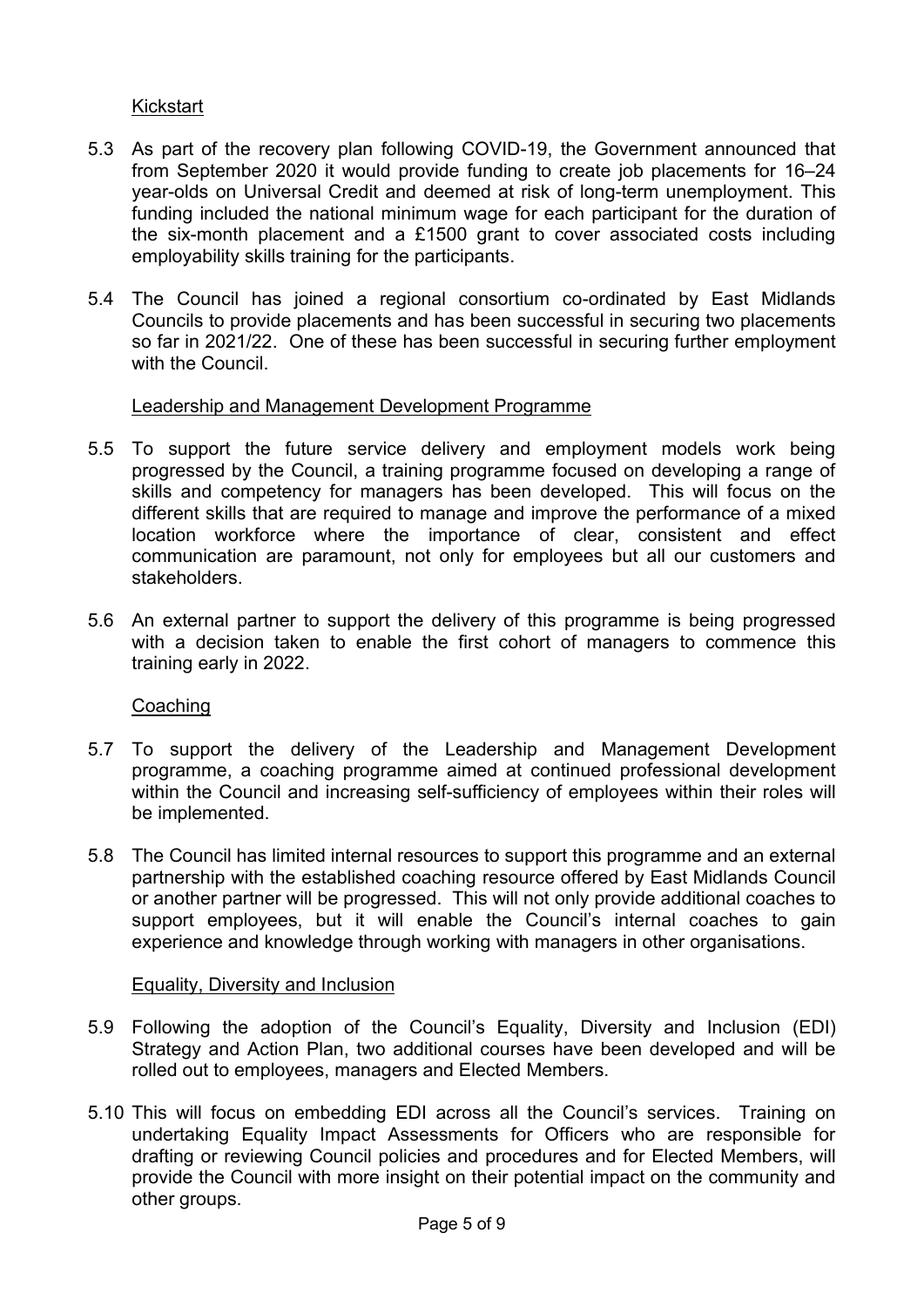5.11 An early indication of the success and value of this training is evidence through the Council being asked to deliver similar training to a partner organisation.

### Customer Care

5.12 Working with the Head of Customer Services, a Council-wide training programme will be developed and rolled out early in 2022. This will be supported with a range of eLearning and other training interventions to embed and help employees support the community, residents and stakeholders to access Council services as well as focusing on the levels of service that are to be provided.

#### **Induction**

5.13 Work has been progressed to develop the Council's approach to inducting employees as part of the recruitment process. The Council's eLearning system will be used to enable new employees to access and review key documents before they start and also enable them to book on mandatory training events. This will include the use of video materials to provide details on the Council and its services along with attending a meeting with the Council's Leadership Team

### Mandatory Training

- 5.14 As noted in 4.1, the provision of the enhanced range of mandatory training has been sustained throughout the year. This has seen a positive trend in levels of completion across the Council with an average of 70% attendance across the majority of courses. These will be continued and be enhanced with additional courses provided around mental health, stress and the range of courses available on the Council's eLearning system, Skillsbites.
- 5.15 A recent intervention has enhanced the provision of trained Mental Health First Aiders across the Council and for the first time a number of colleagues in front line roles have completed the course.
- 5.16 Additional training for Elected Members and Officers will be provided on the use of social media and related platforms.

#### Front line workers

5.17 Throughout the pandemic, training interventions, under controlled measures have been provided and will continue for front line workers. This has included the mandatory training referenced in 5.14 above and complemented with toolbox talks on health and safety matters such as manual handling, safe use of equipment and lone working.

#### Funded learning opportunities

5.18 The Learning and Development Officer has been working with different partners to provide fully funded learning opportunities for Officers. This will include management and supervisory access courses at NVQ Levels 2 and 3 and shorter courses around mental and physical health and wellbeing.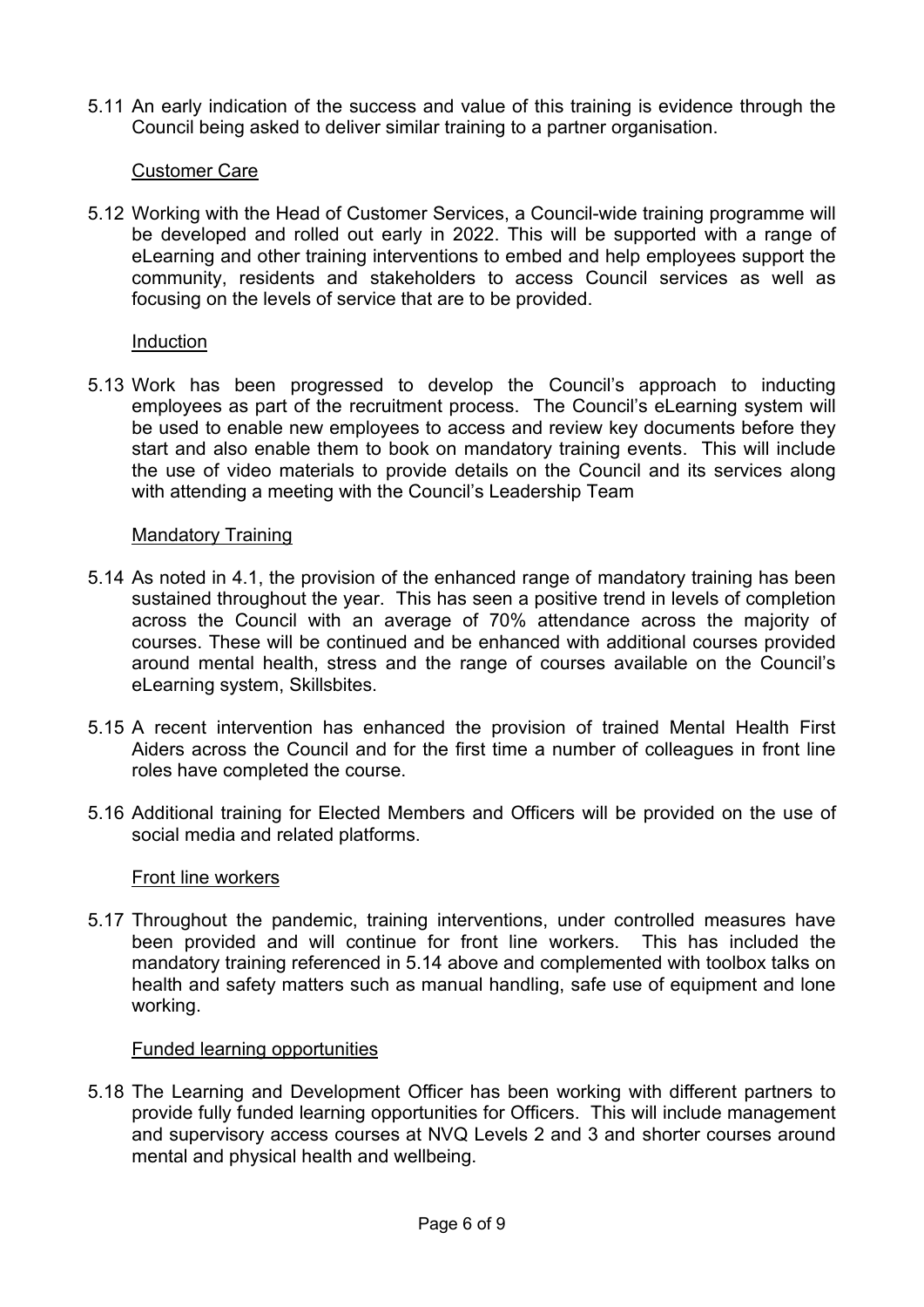## **6.0 Financial Implications**

- 6.1 The corporate training budget, along with resources within Organisational Development and Performance will be allocated to support the priorities identified in the report.
- 6.2 The provision of Leadership and Management Development will be supported by reserves that have been accrued against the corporate training budget and will fully support the cost of engaging an external partner to provide this training.
- 6.3 It is proposed to allocate £6,000 per annum for the provision of coaching from the Corporate Training budget in the General Fund.
- 6.4 Estimated costs have been received for the Leadership and Management Development courses which total approximately £42,000. As the training can be allocated against managers across the whole Council, the General Fund proportion of approximately £35,000 is proposed to be funded from the Corporate Training Earmarked reserve with the balance to be funded by the HRA General reserve.
- 6.5 Post-entry training is funded by the Council with a learning agreement in place to recoup costs if an employee leaves within two years of their training being completed. This continues to be in place to protect Council assets and ensure both the Council and its wider community benefit from incentivising continual professional development.
- 6.6 The apprenticeship levy funds that the Council pay into are underutilised; the apprenticeship spend across the Council decreased from £9623.11 to £5154.25 from 2019-2020 to 2020-2021. COVID-19 played a significant role in this, as hiring and supporting an apprentice whilst working from home proved a barrier to most services and colleges were unable to open to support learners. Utilising National Apprenticeship Week, regular communications about apprenticeships and using the PDR process, it is anticipated, will help to elevate this spend and increase apprenticeship numbers in the period 2021-2022.

## **7.0 Corporate Implications**

### **Employment Implications**

- 7.1 The Council's most valuable resource is its people and training helps to nurture and develop that resource to improve efficiency and effectiveness in service provision. In providing clear development opportunities, employee retention will be positively impacted and the Council will maintain a reputation as a supportive employer which will assist the recruitment and retention of the current and future workforce.
- 7.2 With a formalized apprenticeship procedure it is planned that employment will be positively affected in both bringing in new starters and in upskilling existing members of staff.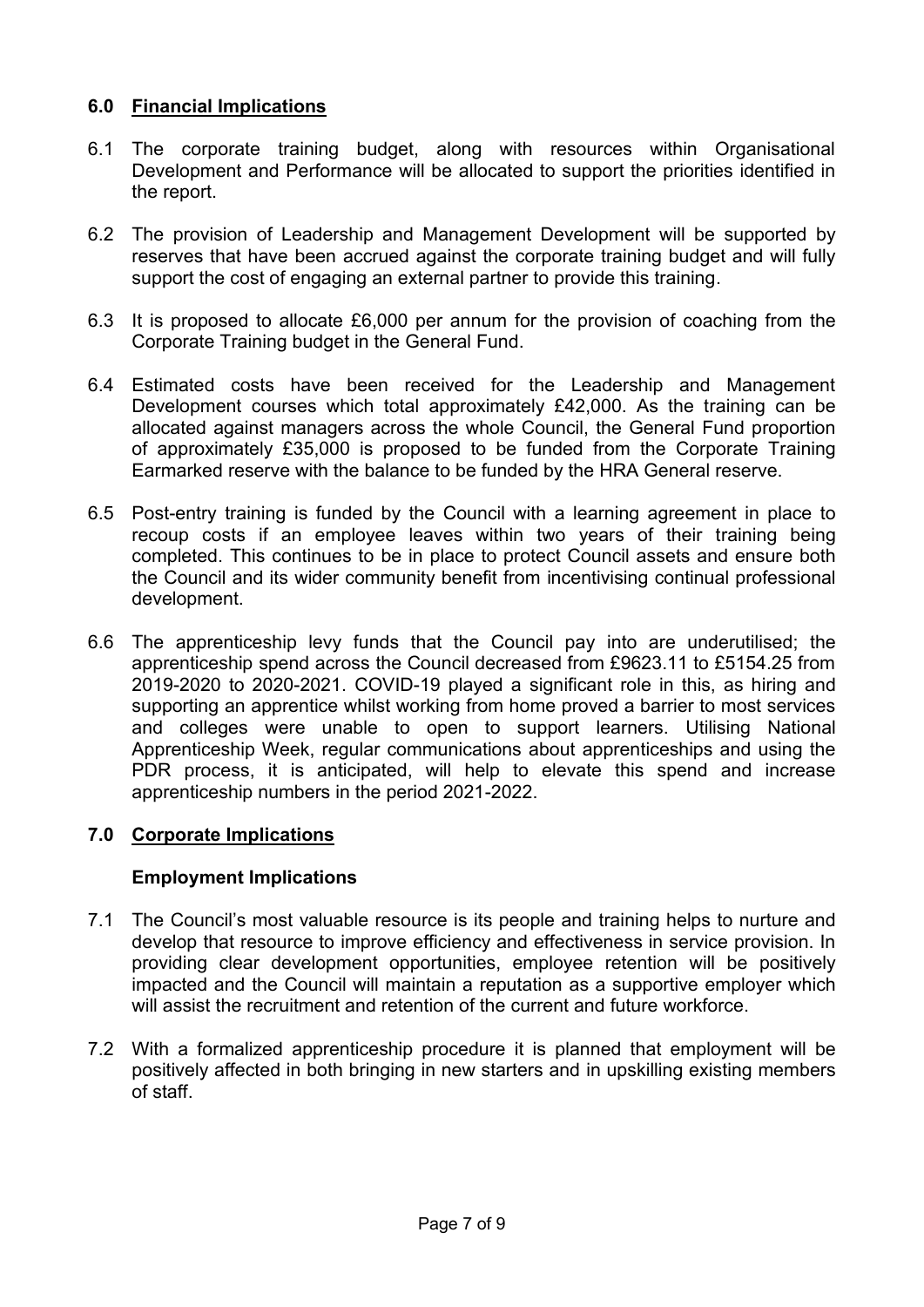### **Legal Implications**

7.3 None directly arising from this report. Contracts for the provision of an eLearning system and a Leadership and Management Development programme will be subject to advice provided by Legal Services.

### **Corporate Plan Implications**

7.4 Training relates to all aspects of the Corporate Values. Primarily, training supports Our People by ensuring colleagues have the right skills, knowledge and behaviours to support their Service areas in delivering services for internal and external customers. Through the mandatory training the topic of Our Environment is supported through ensuring colleagues' compliance with Environmental Awareness training. Our Future, therefore, follows in providing the skills necessary to support the Council and in developing its employees.

### **Risk Impact**

7.5 The effective investment in the current and future workforce is critical as the Council moves to new models of service delivery and employment. The provision of learning and development interventions as detailed in this report will enable the Council to provide appropriate support for the workforce during this transition period and ongoing.

### **8.0 Community Impact**

### **Consultation**

8.1 None directly arising from this report.

## **Equality and Diversity Impact**

- 8.2 All learning and development opportunities are made available to all Council employees and this has been extended through the provision of an eLearning system to promote personal and professional development.
- 8.3 As noted in the report, equality training is part of the mandatory training requirement for all employees and this has been extended by the provision of Equality Impact Assessment training that will provide additional insight in to the impact of the Council services on the community and other groups.

### **Social Value Impact**

8.4 The provision and support of Government employment initiatives such as Apprenticeships and Kickstart will have a positive impact on the social mobility of the community, especially the younger and more vulnerable.

### **Environmental Sustainability**

8.5 The Council's environmental commitments are being progressed with the provision of mandatory training for all employees.